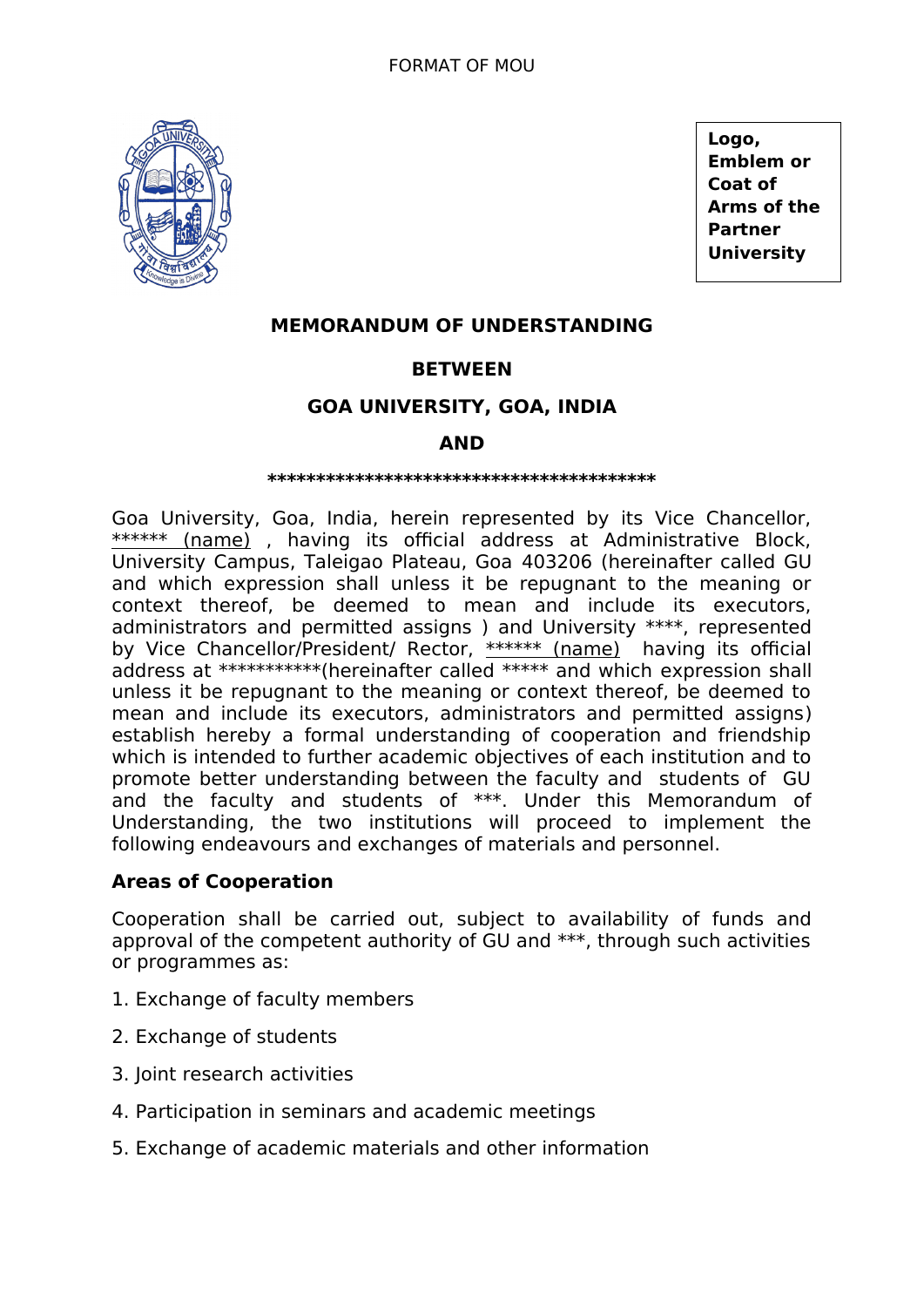- 6. Special short-term academic programmes
- 7. Exchange of Administrative Managers/Coordinators
- 8. Joint cultural Programmes

The terms of such mutual cooperation and necessary budget for each specific programme and activity that is implemented under the terms of this MOU shall be mutually discussed and agreed upon in writing by both parties prior to the initiation of the particular programme or activity and the terms of such programme shall be negotiated on an annual basis. Each University will designate a Liaison Officer to develop and coordinate specific activities or programmes.

## **Scope of the Cooperation**

The areas of cooperation include, subject to mutual consent, any Programme offered at either university as felt desirable and feasible on either side and that both sides feel can contribute to fostering and development of cooperative relationships between the two universities.

The assistance to be provided by each of the contracting parties will be teaching, research, exchange of faculty and students, and staff development, etc. as deemed beneficial by the two institutions.

### **The cooperation will be focused on the following fields of study initially;**

**1.** 2. 3.

The Memorandum of Understanding (MoU) shall remain in force for a period of three years from the date it is signed by the appropriate officials of the two universities. It may further be extended or amended with the written agreement of both parties. This MoU may be terminated by either party subject to the delivery of six months advance notice, in writing.

At GU the concerned Center/ Department/ Directorate \*\*\*\*\*\*will oversee the implementation of the MoU. At \*\*\*, the \*\*\*\* Department will oversee the implementation of the MoU.

Both parties understand that all financial arrangements will have to be negotiated and will depend on the availability of funds.

## **Settlement of Dispute**

Normally it is expected that no dispute will arise in the assignment. Should any dispute arise, the same shall be amicably settled by the Dispute Resolution Committee constituted by both the parties to this MoU. The Dispute Resolution Committee shall consist of senior representatives of the GU who shall be nominated by the Vice-Chancellor of the GU and the\_\_\_\_\_\_\_\_\_\_\_. The decision of the Dispute Resolution Committee shall be final and binding on the parties.